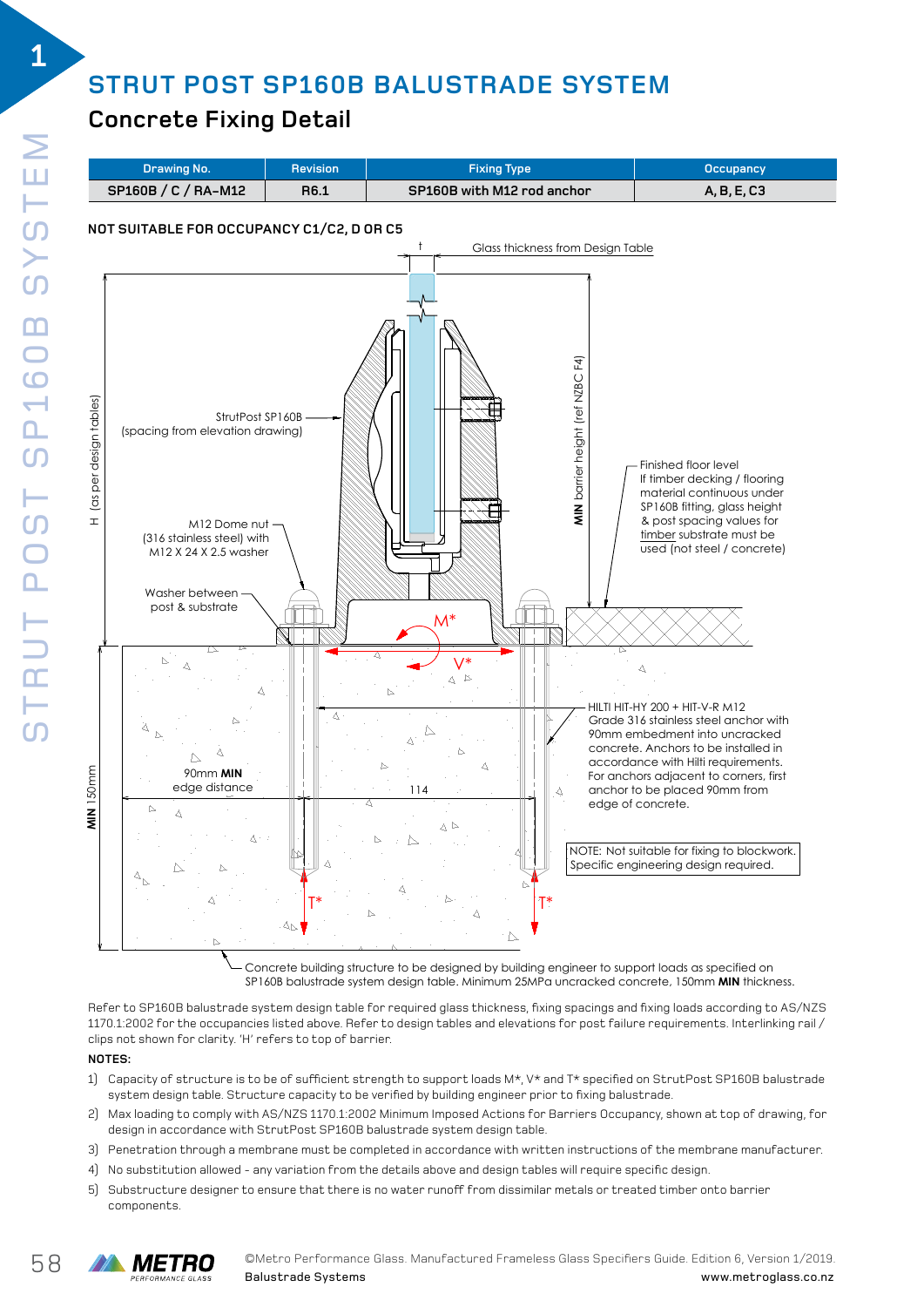## **STRUT POST SP160B BALUSTRADE SYSTEM** FIOUD DALUSINADE SIS

## **Steel Fixing Detail**



Refer to SP160B balustrade system design table for required glass thickness, fixing spacings and fixing loads according to AS/NZS **Notes:** 1170.1:2002 for the occupancies listed above. Refer to design tables and elevations for post failure requirements. Interlinking rail / 1) Capacity of structure is to be of sufficient strength to support loads M\*, V\* and T\* specified on StrutPost SP160B balustrade system clips not shown for clarity. 'H' refers to top of barrier. design table. Structure capacity to be verified by building to be verified by an engineer prior to fixing balu

#### **NOTES:**  for design in accordance with StrutPost Senator StrutPost Senator StrutPost SP160B balustrade system design ta

- .<br>1) Capacity of structure is to be of sufficient strength to support loads M\*, V\* and T\* specified on StrutPost SP160B balustrade system design table. Structure capacity to be verified by building engineer prior to fixing balustrade. system design table. Sur duture tapacity to be vermed by building engineer prior to ming baldstrade.
- 2) Max loading to comply with AS/NZS 1170.1:2002 Minimum Imposed Actions for Barriers Occupancy, shown at top of drawing, for design in accordance with StrutPost SP160B balustrade system design table.
- 3) Penetration through a membrane must be completed in accordance with written instructions of the membrane manufacturer.
- 4) For fixing to steel substrates, the installer shall ensure the bolts are tightened to a "snug-tight" level as defined in NZS3404.
- 5) No substitution allowed any variation from the details above and design tables will require specific design.
- 6) Substructure designer to ensure that there is no water runoff from dissimilar metals or treated timber onto barrier components.

**OMetro Performance Glass. Manufactured Frameless Glass Specifiers Guide. Edition 6, Version 1/2019.**  $\blacksquare$ <br>**Balustrade Systems Exagginal PERFORMANCE GLASS Specifiers Balustrade Systems** Balustrade Systems



**1**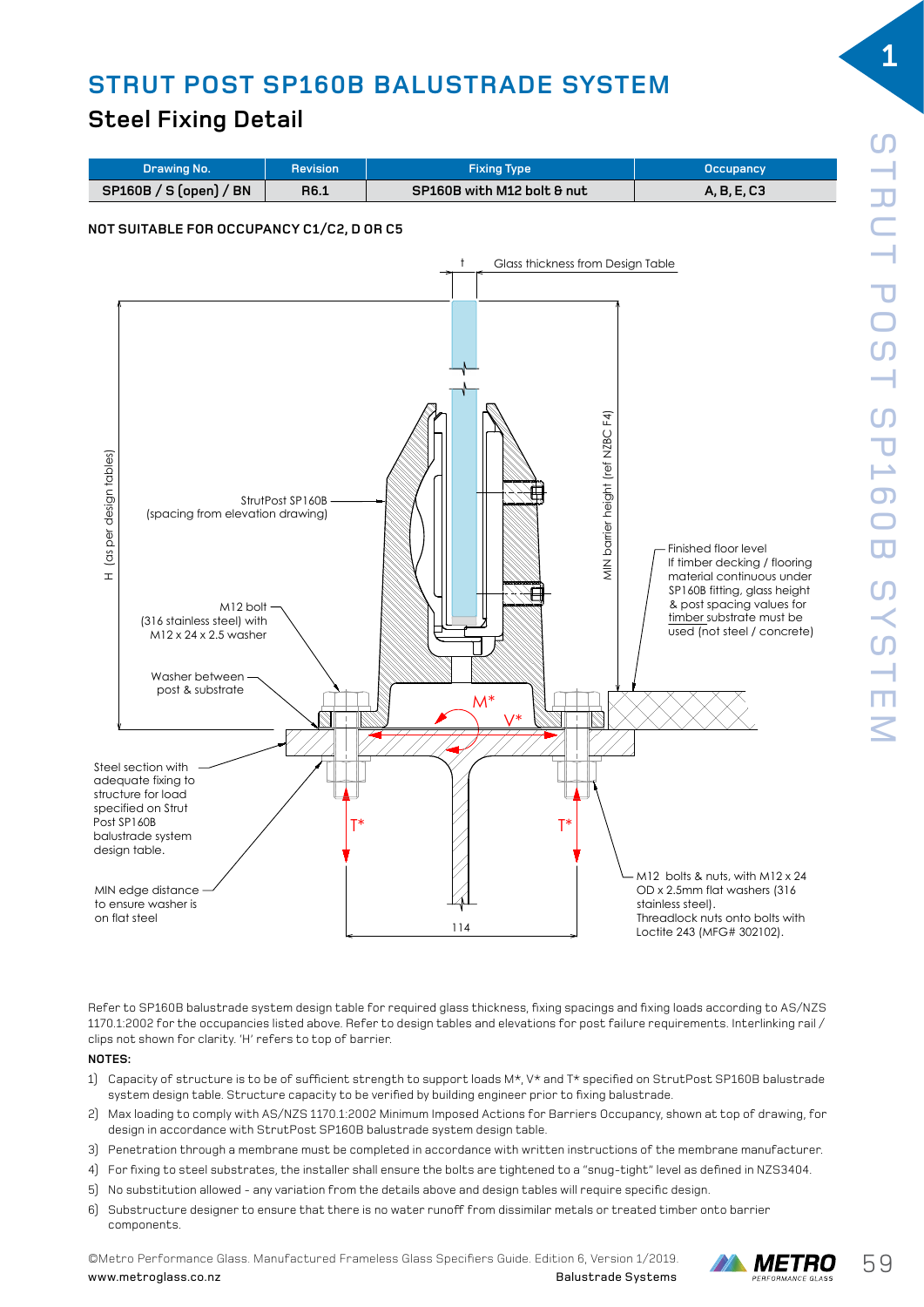## **STRUT POST SP160B BALUSTRADE SYSTEM** FIQUD DALUSINADE SISI

### **Steel Fixing Detail**  $\mathcal{F}$   $\mathcal{F}$   $\mathcal{F}$  bolt  $\mathcal{F}$  and  $\mathcal{F}$  are  $\mathcal{F}$  and  $\mathcal{F}$  and  $\mathcal{F}$  are  $\mathcal{F}$  and  $\mathcal{F}$  are  $\mathcal{F}$  and  $\mathcal{F}$  are  $\mathcal{F}$  and  $\mathcal{F}$  are  $\mathcal{F}$  and  $\mathcal{F}$  are  $\mathcal{F}$  and  $\mathcal{F}$



to ensure washer is on flat steel

Refer to SP160B balustrade system design table for required glass thickness, fixing spacings and fixing loads according to AS/NZS **Notes:** 1170.1:2002 for the occupancies listed above. Refer to design tables and elevations for post failure requirements. Interlinking rail / 1) Capacity of structure is to be of sufficient strength to support loads M\*, V\* and T\* specified on StrutPost SP160B balustrade system clips not shown for clarity. 'H' refers to top of barrier. design table. Structure capacity to be verified by building to the verified by building to fixing balustrade.

#### **NOTES:**  for design in accordance with StrutPost SP160B balustrade system design table.

- .<br>1) Capacity of structure is to be of sufficient strength to support loads M\*, V\* and T\* specified on StrutPost SP160B balustrade system design table. Structure capacity to be verified by building engineer prior to fixing balustrade. 5) No substitution allowed - any variation from the details above and design tables will require specific design.
- 2) Max loading to comply with AS/NZS 1170.1:2002 Minimum Imposed Actions for Barriers Occupancy, shown at top of drawing, for design in accordance with StrutPost SP160B balustrade system design table.
- 3) Penetration through a membrane must be completed in accordance with written instructions of the membrane manufacturer.
- 4) For fixing to steel substrates, the installer shall ensure the bolts are tightened to a "snug-tight" level as defined in NZS3404.
- 5) No substitution allowed any variation from the details above and design tables will require specific design.
- 6) Substructure designer to ensure that there is no water runoff from dissimilar metals or treated timber onto barrier components.

**1**

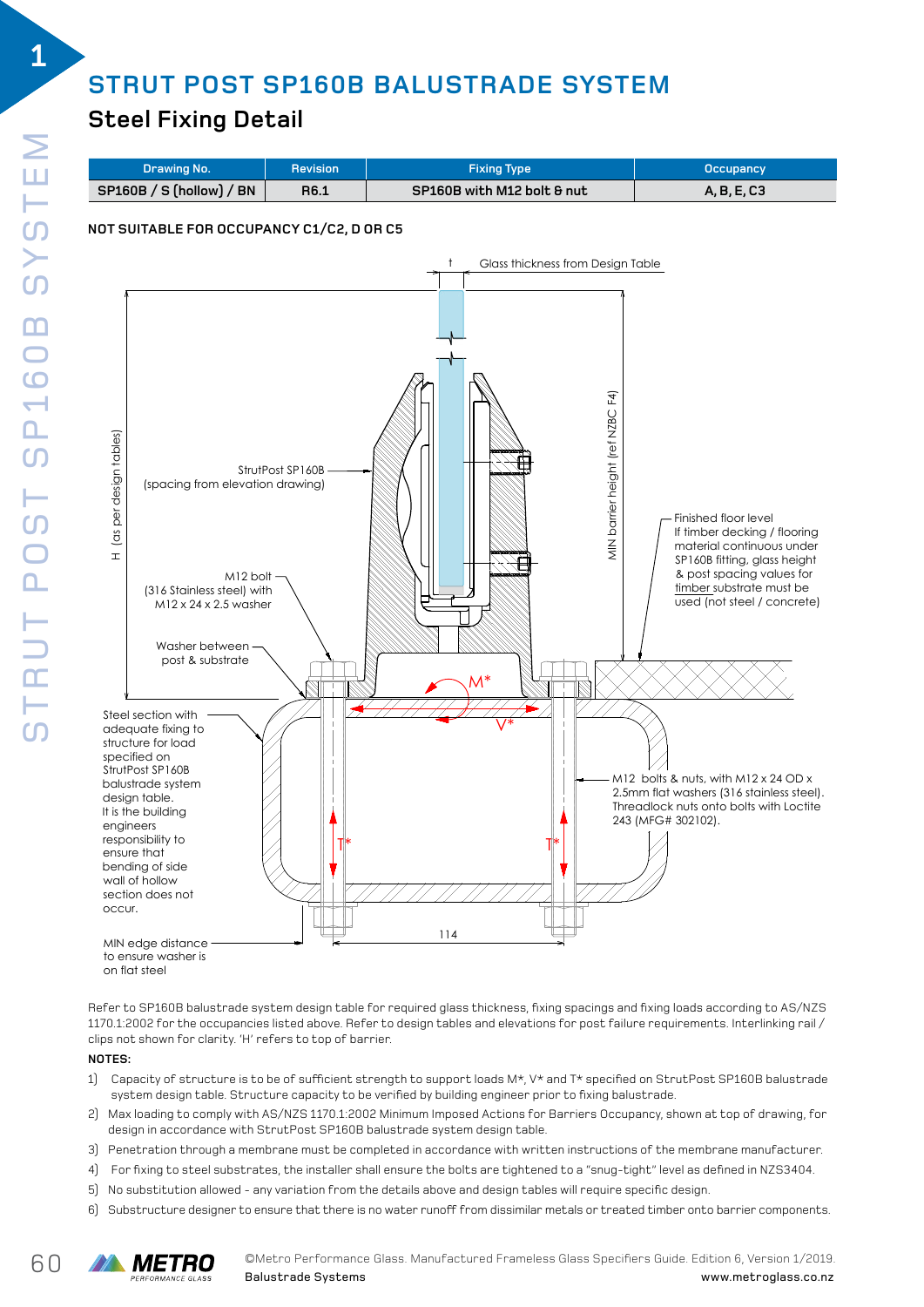### **STRUT POST SP160B BALUSTRADE SYSTEM**  TIMBER FIXING DETAILS

### **Timber Fixing Detail**  $F = \frac{1}{2}$  and  $F = \frac{1}{2}$



Refer to SP160B balustrade system design table for required glass thickness, fixing spacings and fixing loads according to AS/NZS **NOTES:** 1170.1:2002 for the occupancies listed above. Refer to design tables and elevations for post failure requirements. Interlinking rail / clips not shown for clarity. 'H' refers to top of barrier. erer to be fould balustrade system design table for required glass Ghickhess, Hxing spacings and Hxing loads according

#### **NOTES:**  2) Timber decks designed to NZS 3604:2011 guidelines will meet loading requirement. Additional blocking required for inner fixing.

- .<br>1) Capacity of structure is to be of sufficient strength to support loads M\*, V\* and T\* specified on StrutPost SP160B balustrade system design table. Structure capacity to be verified by building engineer, or where applicable or checked to NZS3604 requirements prior to fixing balustrade. The install ensure that the bolt  $\alpha$  is sufficiently tightened to reduce movements  $\alpha$  $\mu$  - Capacity or structure is to be or sufficient strength to support loads M $\star$ ,
- 2) Timber decks designed to NZS 3604:2011 guidelines will meet loading requirement. Additional blocking required for inner fixing.  $\frac{1}{2}$  compromise thread leading to a new pull-out pulse.
- 3) Max loading to comply with AS/NZS 1170.1:2002 Minimum Imposed Actions for Barriers Occupancy, shown at top of drawing, for design in accordance with StrutPost SP160B balustrade system design table.
- .<br>4) Penetration through a membrane must be completed in accordance with written instructions of the membrane manufacturer.
- 5) For fixing to timber substrates, the installer shall ensure that the bolt / coach screw is sufficiently tightened to reduce movement of the bolt head and washer. Care should be taken not to over tighten the fixings that would cause crushing of the timber or compromise the thread leading to anchor pull-out.
- 6) No substitution allowed any variation from the details above and design tables will require specific design.
- 7) Fixings to timber must be re-tightened 2 months after installation and periodically thereafter to allow for timber shrinkage.
- 8) Substructure designer to ensure that there is no water runoff from dissimilar metals or treated timber onto barrier components.

**OMetro Performance Glass. Manufactured Frameless Glass Specifiers Guide. Edition 6, Version 1/2019. METRO** 61 www.metroglass.co.nz Balustrade Systems



**1**